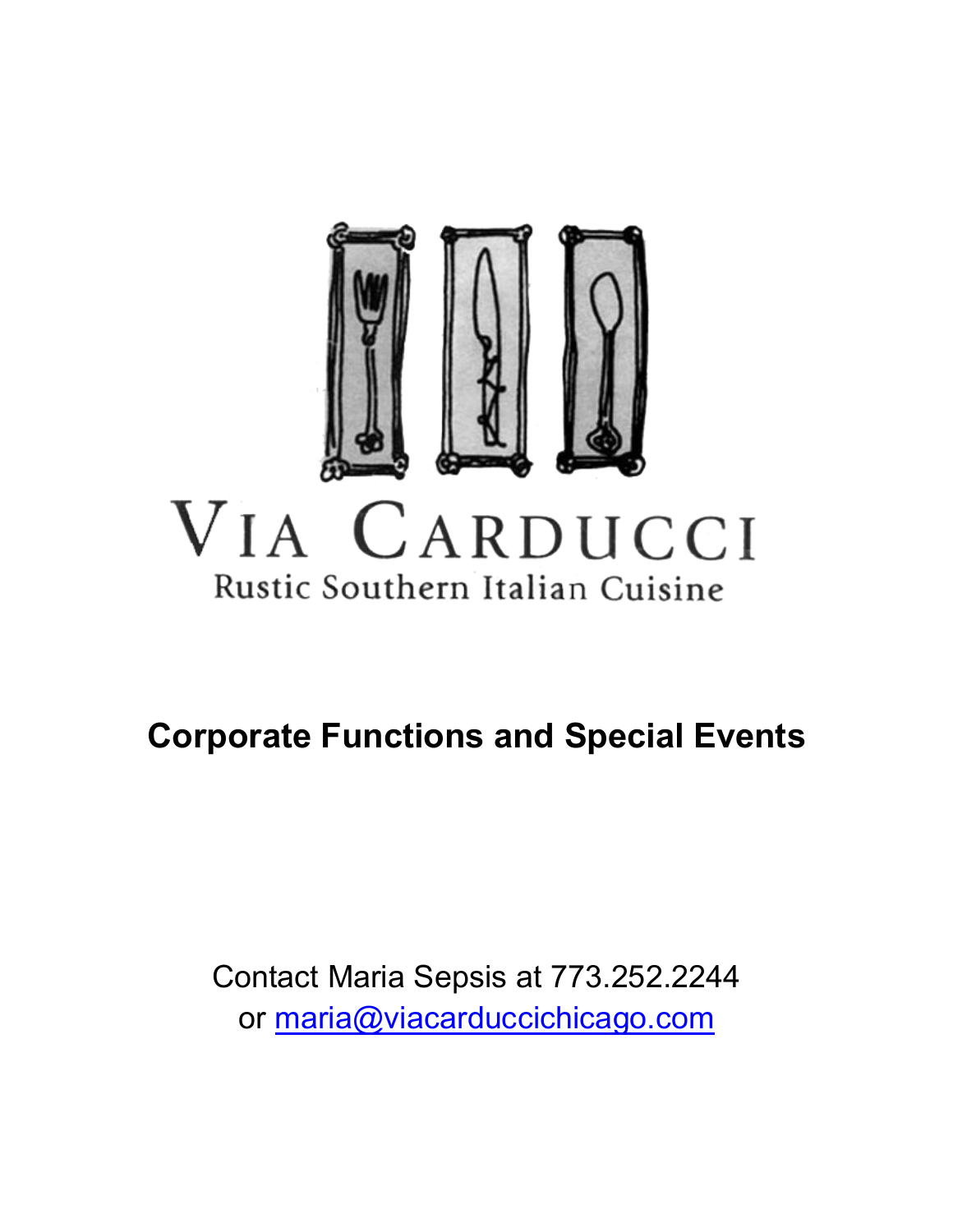# *Event Packages*

## **Piccolo - \$35 per person**

| Choice of: | One Antipasti            | One Insalata |
|------------|--------------------------|--------------|
|            | One Pasta or One Secondi | One Dolci    |

Sides available for additional charge

## **Medio - \$45 per person**

Choice of: One Antipasti One Insalata Two Pasta or Secondi\* One Dolci

Sides available for additional charge

\*Can be a combination of one of each. Secondi premium item up charge where applicable.

## **Grande - \$55 per Person**

Choice of: Two Antipasti Two Insalata One Pasta One Secondi One Side One Dolci

The up charge on the premium Secondi items will be waived for this package.

All packages include fountain soft drinks, brewed American coffee, tea, and our freshly baked Italian bread with parmesan cheese, butter and seasoned olive oil.

Menus are served family style. For individual plated entrees, there is a \$4.00 per person charge.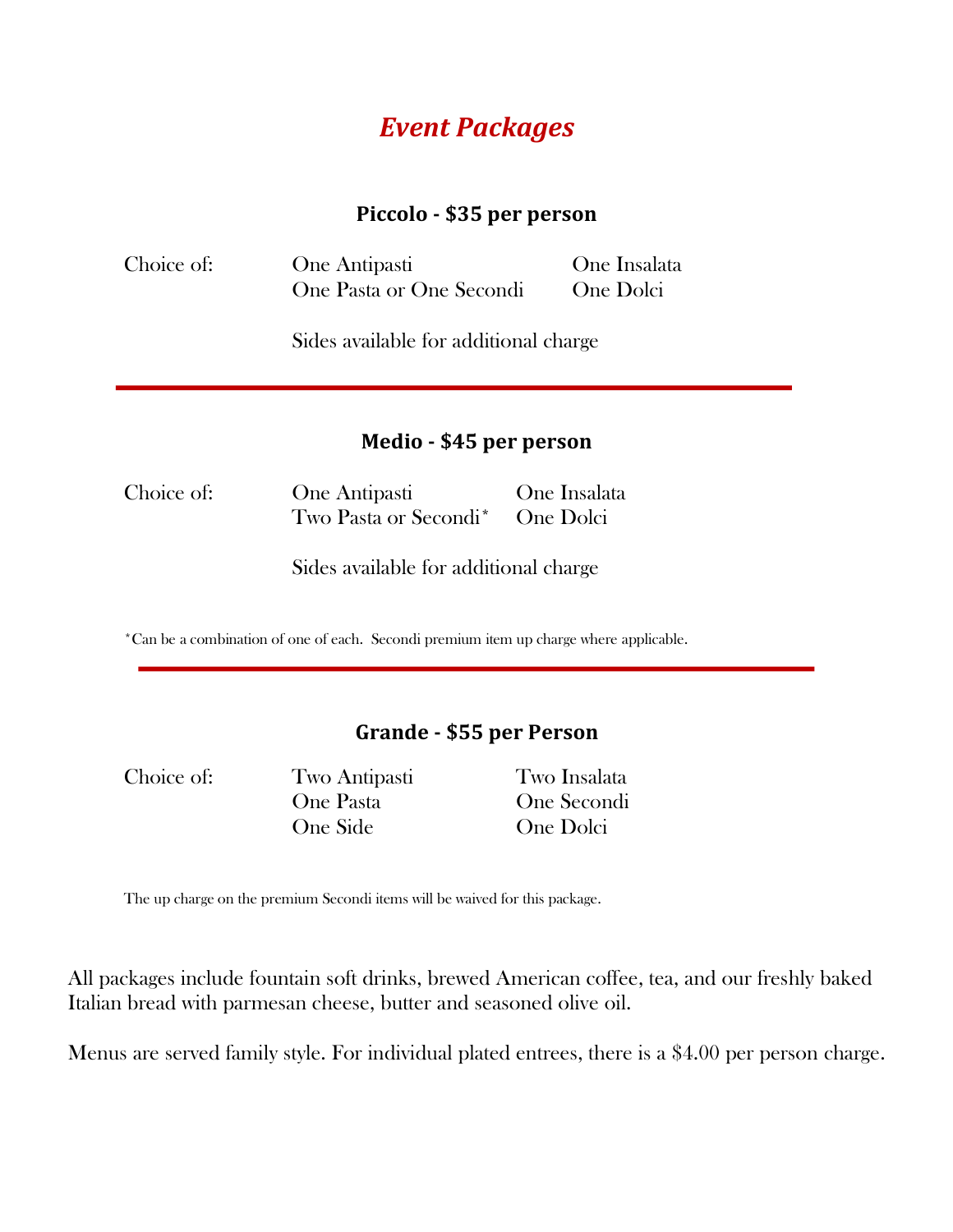## **Antipasti**

Calamari alla Griglia - Grilled Calamari, Balsamic Lemon Sauce

Vedure Alla Griglia - Grilled Vegetables With Balsamic Dressing

Salsiccia Alla Calabrese - Grilled Italian Sausage, Yellow & Red Peppers, Potatoes, Onions Porcini Mushrooms, Garlic, Olive Oil

#### **Insalate**

Insalata Mista - Mixed field greens, tomatoes, onions, cucumbers, walnuts, Kalamata Olives, Balsamic Vinaigrette Insalata Di Alessandra - Pea Pod, Baby Spinach, Tomatoes, Cucumbers, Almonds, Oil, Lemon Juice

Insalata Caprese - Homemade Buffalo Mozzarella Cheese, Tomatoes, Basil and Olive Oil

Insalata dei Cesare - Romaine lettuce with anchovies, croutons, shaved Parmigiano, Caesar dressing

**Insalata del Campo -** Fresh spinach, asparagus, & gorgonzola cheese in a homemade garlic & oil lemon dressing

#### **Pasta**

**Penne Genovese -** Penne Pasta, fresh basil pesto sauce, topped with goat cheese

**Gnocchi Pomodoro - Potato & flour dumplings with your** choice of our pomodoro or tomato cream sauce

Pappardelle Bolognese - Wide Pasta Noodle, Traditional Bolognese meat sauce

Rotini Santa Lucia - Corkscrew shaped pasta sautéed in red wine, onions, mushrooms, Italian sausage, tomato cream sauce

**Rigatoni Siciliana - Rigatoni pasta, roasted eggplant,** tomato cream sauce, topped with fresh mozzarella

Penne al Forno - Penne & pomodoro sauce topped with ricotta & fresh mozzarella baked to a golden brown

#### **Secondi**

Pollo *Vesuvio or Limone -* Boneless, skinless chicken breast, green peas, rosemary, Vesuvio potatoes, garlic white wine sauce or lemon caper sauce

**Pollo Parmigiana - Breaded chicken breast topped with** mozzarella cheese and pomodoro sauce.

Pollo Involtini - Rolled breaded chicken breast stuffed with prosciutto, spinach, sun dried tomatoes, Fontina cheese in a garlic white wine sauce or chopped fresh tomato sauce

Vitello Marsala - Veal medallions sautéed with fresh mushrooms in a Marsala wine sauce.

Sliced N. Y. Strip Vesuvio<sup>\*</sup> - N.Y. strip, green peas, rosemary, in a garlic white wine sauce & served with Vesuvio potato wedges.

**Eggplant Parmagiana** -Breaded eggplant baked with Parmagiano & provolone Cheese & marinara sauce

Salmon Limone - Salmon & capers sautéed in a lemon white wine sauce

Lamb Chops Oreganato\* - Grilled lamb chops, onion, oregano, lemon, butter & white wine

\*\$ 8.00/person extra charge

Calamari Fritti - Crispy Calamari With Tomato Sauce

Bruschetta – Toasted Slices of Old World Bread With Olive Oil , Tomato, Mozzarella Cheese & Basil

Involtini di Melanzana - Baked eggplant rolls stuffed with goat cheese and topped with fresh tomato sauce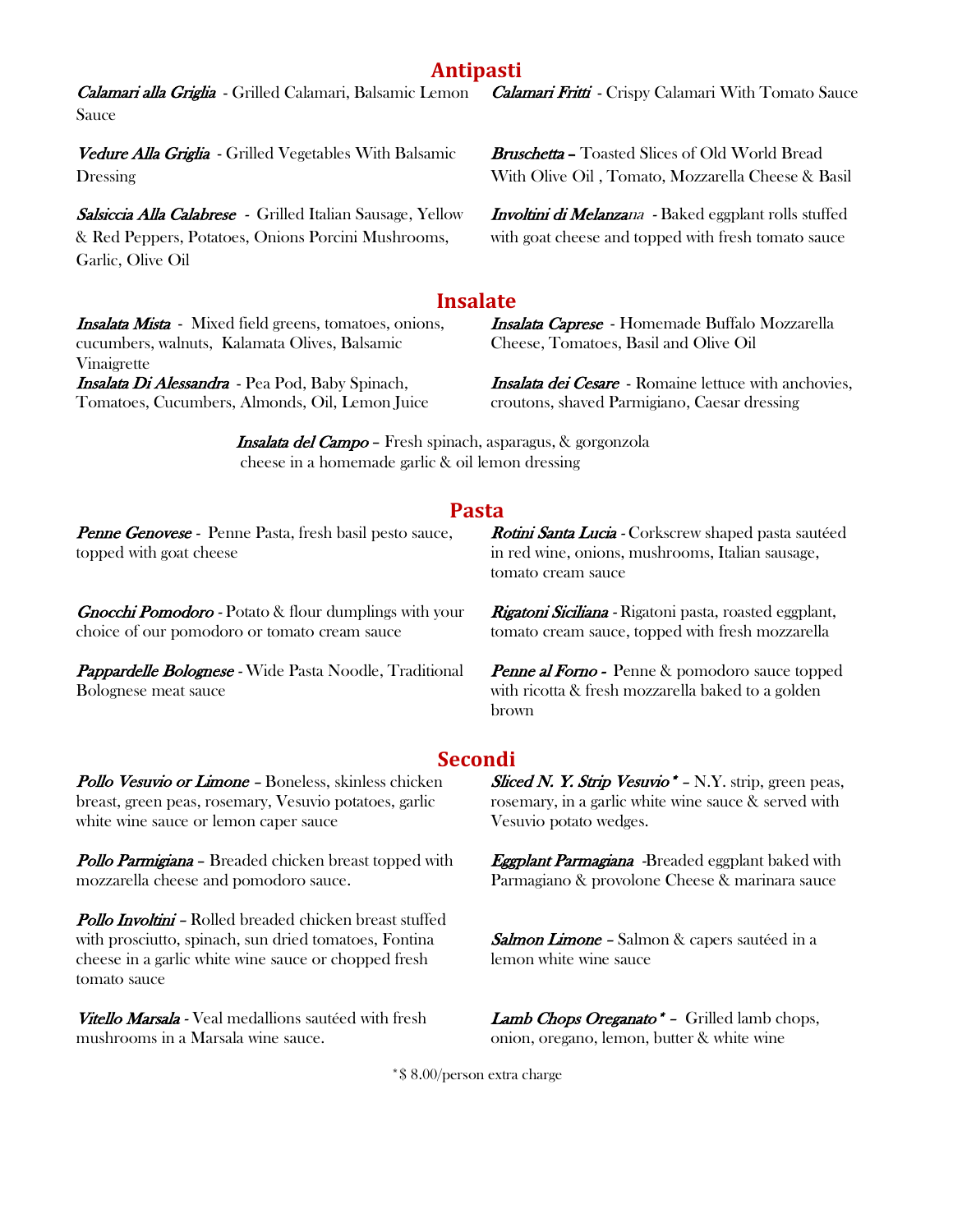| <b>Side Dishes - \$6.00/person</b> |  |  |  |
|------------------------------------|--|--|--|
|------------------------------------|--|--|--|

Sauteed spinach Broccoli Vesuvio potatoes Grilled assortment vegetables Mashed potatoes Grilled asparagus

## **Dessert**

Tiramisu Caramel Cheesecake Mini Cannoli Chocolate Truffle Cake

## **Hors d' Oeuvres Waiter passed or Stationed**

#### **Cold**

Bruschetta Mista - \$16.00/per dz Cherry Tomato, Fresh Mozzarella & Basil Skewer - \$24.00/per dz

Mini Crab Cakes – \$36.00/per dz Meatball Sliders – \$24.00/per dz

Vedure Alla Griglia - Grilled or steamed vegetables with balsamic dressing. \$3.50/pp

Calamari Alla Grglia or Fritti - with Marinara Sauce \$5.50/pp

Salsiccia Alla Calabrese - Grilled Italian sausage, yellow & red peppers, potatoes, onions, porcini mushrooms, garlic, olive oil. \$4.50/pp

Melon wrapped with Prosciutto -  $$24.00/per$  dz  $A$  sparagus wrapped with Prosciutto/Gratinato -\$36.00/per dz

Jumbo Shrimp Cocktail - \$30.00/per dz Fresh Vegetables Crudités with Gorgonzola Ranch Dip - \$3.50/pp Salumi e Formaggi - \$5.50/pp Assorted Sliced Fruit - \$3.50/pp

#### **Hot**

Toasted Tomato & Provolone Cheese Bread – \$24.00/per dz

Ravioli Fritti – Toasted meat or cheese filled pasta with marinara dipping sauce - \$3.00pp

Gamberone alla Carducci – Jumbo grilled shrimp & diced red peppers sautéed in a brandy cream sauce \$36.00 per dz

## **12" Pizza**

#### **2 Pizza Minimum order**

Roma – Italian sausage, fresh mushrooms & onions topped with aged mozzarella & provolone cheese \$16

Margherita – Fresh plum tomatoes, olive oil, & fresh Buffala mozzarella (no pizza sauce) \$16

**Bianca** - Brushed with olive oil, topped with sundried tomatoes, fresh mozzarella, provolone cheese & basil (no tomato sauce) \$16

Vegetariano – Assorted grilled vegetables, fresh goat & provolone cheeses \$16

Calabrese – Soppresata salumi, roasted eggplant, red peppers, chili peppers, provolone \$17

Rustica – Fresh imported figs & caramelized onions, topped with gorgonzola cheese (no pizza sauce)  $$16$ 

Milano – Prosciutto di Parma, arugula, mozzarella & provolone cheese \$17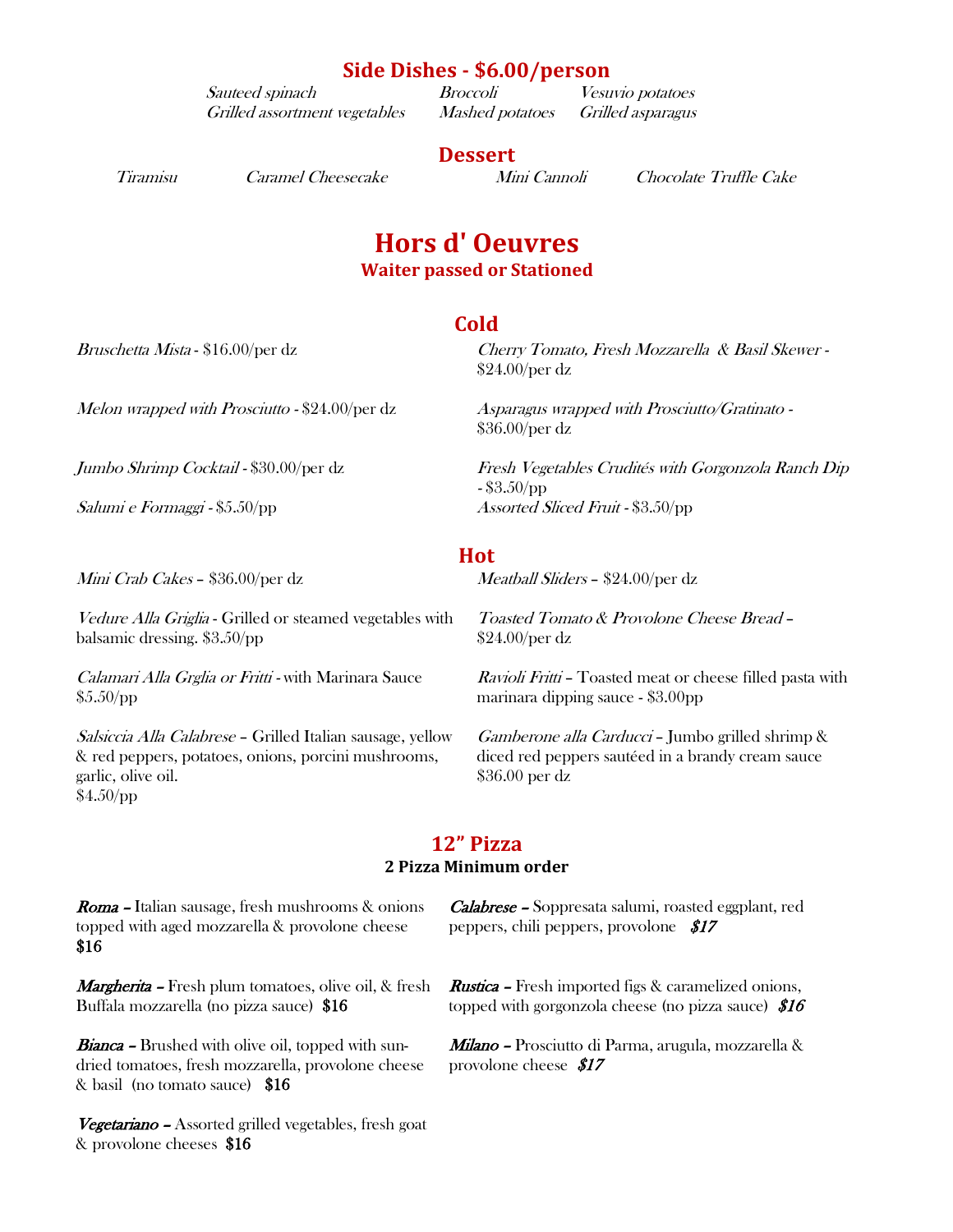# **Beverage Menu**

## **Cash Bar**

Call Drinks - \$7.00 Premium Drinks - \$8.50 Super Premium Drinks - \$10.00 Domestic Beer - \$3.50 Soda - \$2.00 Tea or Coffee - \$3.00

Imported Beer - \$4.50 Bottled Water (sparkling or still) - \$5.50

## **Via Carducci Premium Bar Package**

1 Hour Open Bar \$22.00 per person 2 Hour Open Bar \$27.00 per person

3 Hour Open Bar \$32.00 per person

## **Via Carducci Well Bar Package**

1 Hour Open Bar \$18.00 per person 2 Hour Open Bar \$22.00 per person

3 Hour Open Bar \$26.00 per person

All bar packages include Soft drinks, mixers, and garnishes

## **Water & Specialty Coffee**

San Pellegrino sparkling water and/or Panna still water priced upon consumption - \$5.50/bottle Espresso and Cappuccino priced upon consumption - \$3.00 each

## **Cordial Cart**

Enjoy a selection of Premium Liquors and Cordials 1 Hour \$18.00 per person 2 Hour \$22.00 per person

## **Wine Selection**

Our Wine Director would be more than happy to meet with you and assist you in selecting the perfect liquor, wines and or champagnes from our list. Wines may also be purchased by the bottle off of our complete wine list. Wine list is available upon request